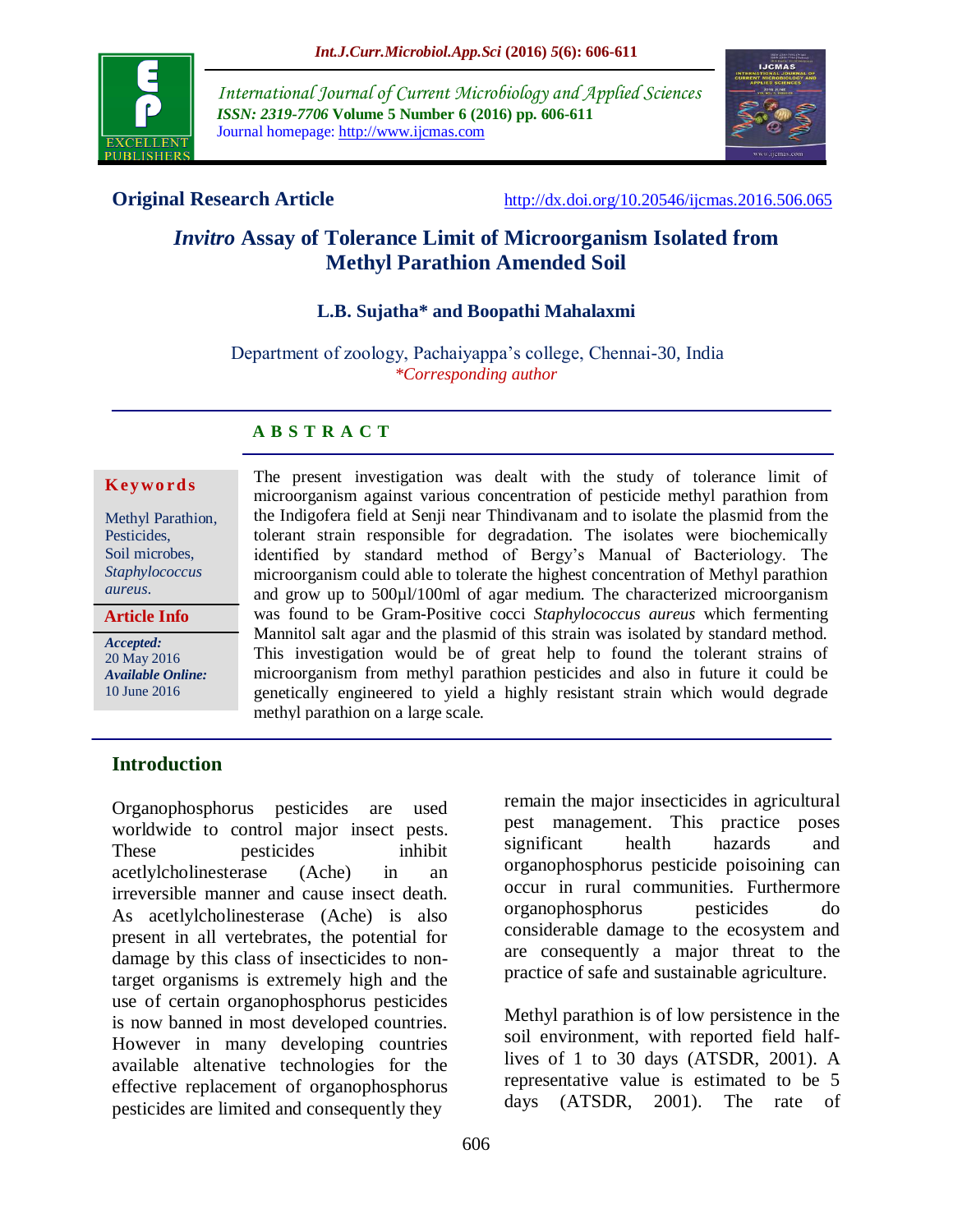degradation increases with temperature and with exposure to sunlight. Methyl parathion is moderately absorbed by most soils, and is slightly soluble in water (ATSDR, 2001). Due to its low residence time and soil binding affinity, it is not expected to be significantly mobile. 4- Nitrophenol, a breakdown product of methyl parathion, does not adsorb well to soil particles and may contaminate groundwater. When large concentrations of parathion reach the soil, as in an accidental spill, degradation will occur only after many years, with photolysis being the dominant route (ATSDR, 2001). Some volatilization of applied methyl parathion may occur.

Methyl parathion degrades rapidly in seawater, lake, and river waters, with 100% degradation occurring within 2 weeks to 1month or more. Degradation is faster in the presence of sediments, and is faster in fresh water than in salt water. Complete breakdown occurs at a rate of 5 to 11% in 4 days in rivers, and more slowly in marine waters. In water, methyl parathion is subject to photolysis, with a half-life of 8 days during the summer and 38 days in winter (ATSDR, 2001). Uptake and metabolism of methyl parathion in plants is fairly rapid. Within 4 days after applying methyl parathion to the leaves of corn, it was almost completely metabolized (ATSDR, 2001).

In contrast, in few cases, Balasubramanian (1974) observed that lindane application increased the nodulation by 2 to 3 times in soybean, Kandasamy *et al*. (1975) have demonstrated that the population of bacteria and fungi in rhizophere were affected by carbofuran while phorate was stimulatory. Tu (1970) observed that the rate of oxygen consumption increased with increasing concentration of some organophosphorus insecticides suggesting the possibility of microbial degradation of the insecticides.

Elshahaat *et al*., (1987) reported the stimulatory effect of aldicarb and carbofuran on carbon dioxide by soil microorganisms.

Tu (1992) observed degradation of Haloxyfop, Tridiphane and Pyroxyfur by soil microbes. Two strains each of fungi and bacteria contained potent endosulfan degrading enzymes and found to be a valuable source for use in enzymatic bioremediation (Siddique *et al.,* 2003). Pseudomonas species isolated from insecticide-contaminated soil by biphenyl enrichment culture degraded DDT through the intermediate formation of 2,3 dihydroxy-DDT ultimately yielding a stable metabolite (Kamanavalli & Ninnekar, 2004). The fungus, Mucor thermohyalospora was found to involve in both oxidative and hydrolytic pathways for degradation of endosulfan. Similarly, Aspergillus niger transformed endosulfan-to-endosulfan diol (EI Zorganic & Omer, 1974), while major enzyme sysem in Trichoderma harzianaum was responsible for the transformation of endosulfan to endosulfan sulphate (Katayama & Matsumara, 1993).

Moreover, the repetitive use of pesticides in agriculture has resulted in human health hazards (Gupta, 1989), pollution to environment (Gunning *et al.,* 1992) and adverse effect on natural enemies (Mathur, 1998). Hence the present study was designed to test microbes on the degradation of methyl parathion.

## **Materials and Methods**

Microorganisms isolated from the soil collected from the Indigoferra field at Senji near Thindivanam. The glasswares were washed thoroughly and dried. Analytical grade chemicals (Himedia/Merck/Qualigen) were used throughout the study. All media and glasswares used in the study were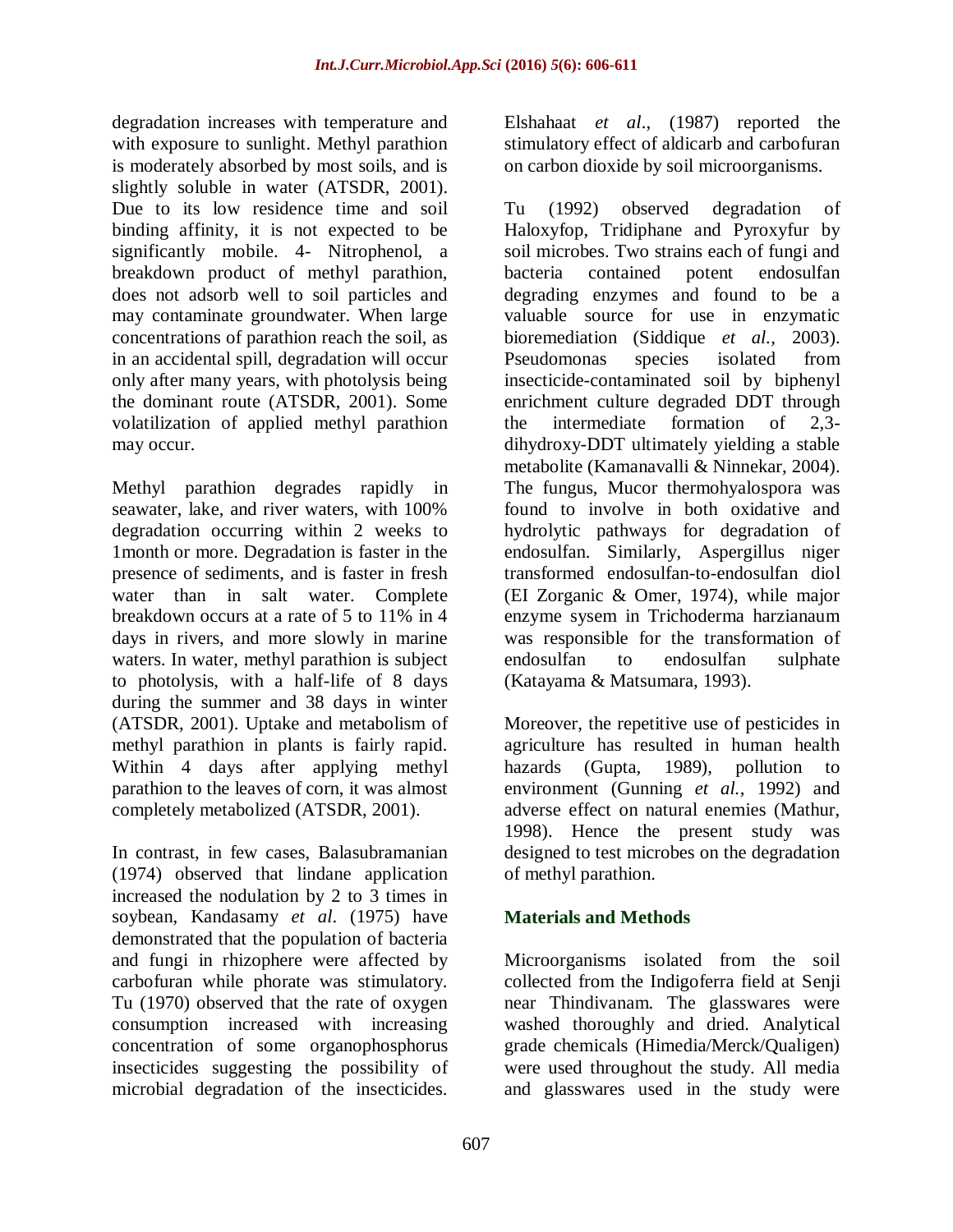autoclaved at 15 lbs pressure (21◦C) for 20 minutes.

## **Processing of Soil Sample**

1g of soil sample was weighed and taken in a tube containing sterile distilled water. The tubes were vortexed and 1ml from it was transferred to the next tube  $(10^{-2})$ . Serial dilutions were performed till  $10^{-7}$ . 0.1ml of the dilute sample from  $10^{-4}$  to  $10^{-7}$  was plate on nutrient agar by spread plate technique. The plates were incubated at 37◦C for 24 hrs. The colony was isolated and sub cultured to obtain pure isolate.

## **Preparation of Treatment Discs and Controls**

Different concentrations (100 to 500µl) of methyl parathion were prepared. Sterile discs of 6mm diameter were soaked in the pesticides for 18hours and were completely dried under laminar airflow. Sterile water soaked discs was used as control. Treatments were maintained in duplicates.

## **Preparation of Plates for Streaking**

Different concentrations (5µl to 500µl/100ml of medium) of methyl parathion were mixed well with the Nutrient agar medium and poured into petriplates.

## **Bioassay for Streak Plate Method**

The plates were streaked and qualitatively analysed by the method of Ellaiah *et al*. (2002).

## **Bioassay for Disc-diffusion assay**

Sterile agar plates were poured and dried. The OD of the inoculum was adjusted using McFarland standard and the desired amount is added to the plates. A lawn was made using a sterile spreader. Using a template,

the discs were placed equidistantly from each other. Separate positive control (antibiotics) simultaneously placed and incubated overnight at 37◦C. The zones of inhibition if any were measured (Sharma & Govindaiah, 1991).

## **Bacterial Characterization**

Morphological, physiological and biochemical properties of the bacterial strain that included gram staining, motility test, catalase test, oxidase test and selective media such as Mannitol salt agar test was determined as per the standard methods according to Bergy's Manual of Determinative Bacteriology (Holt *et al.,*  1994).

# **Plasmid Isolation**

The highly tolerant strains were isolated and inoculated in liquid broth and kept for 24 hrs incubation. The pellets were separated by centrifugation (6000x g for 10 min) and treated with solution A (25mM Tris HCL, 50mM glucose, Lysozyme, distilled water), solution B (0.2M NaoH, SDS, Distilled water), solution C (3M sodium acetate, distilled water) solution D (50 mM Tris HCL, 100Mm sodium acetate, distilled water) and kept for incubation on ice for 1hr. Supernatant was collected after centrifugation and treated with ethanol and incubated in freezer for overnight. The pellets were collected and analysed by the method of Brinboim & Doly, 1979.

## **Results and Discussion**

## **Bioassay**

The present study was interested to test the tolerance limit of microorganism to different concentration of methyl parathion and to isolate the plasmid from the resistant strain.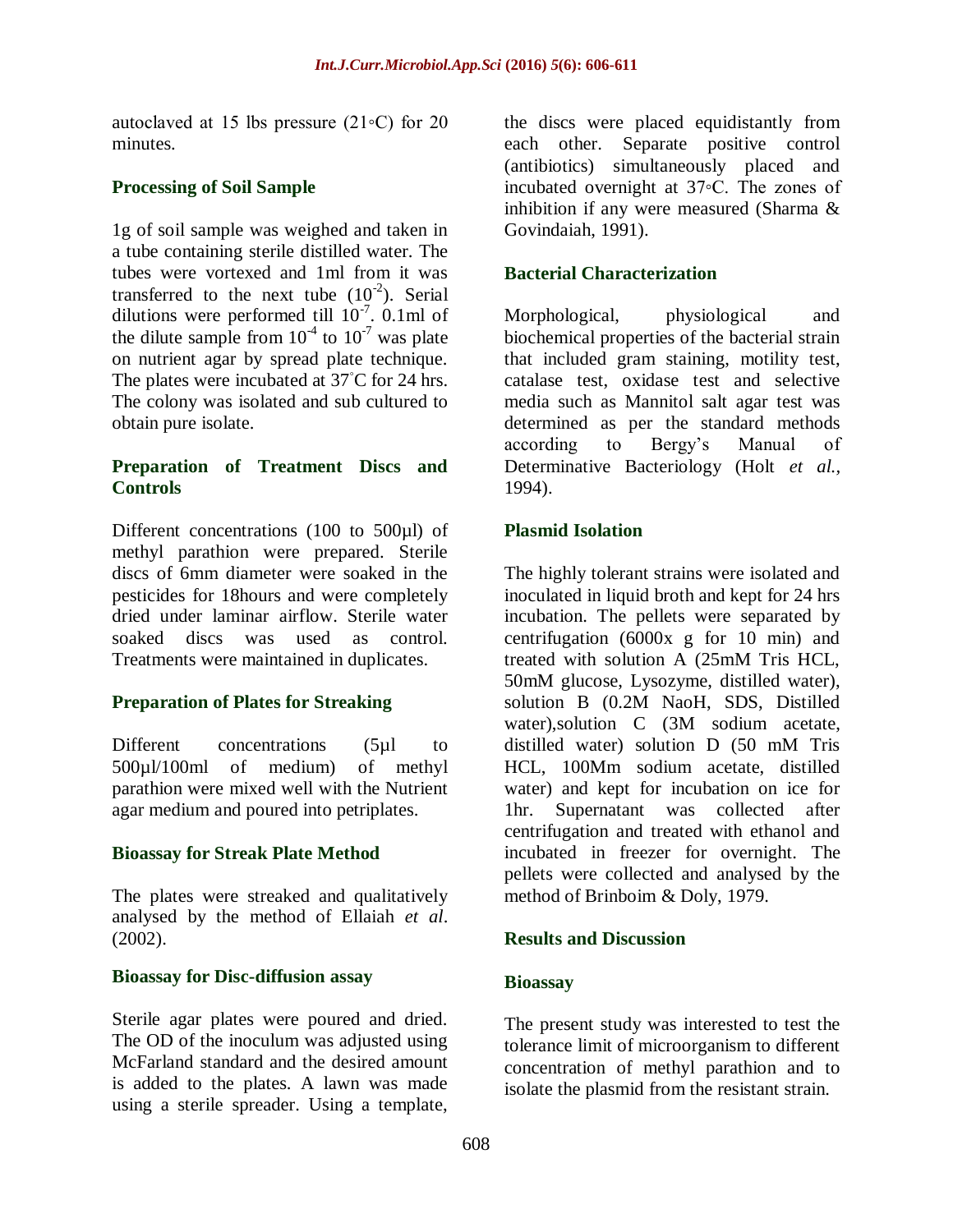#### **Streak Plate Method**

Table 1 showed the different concentrations of methyl parathion in Nutrient agar medium were tested for the tolerance limit of microorganism. The microbe was able to tolerate and grow up to 500 µl per 100 ml medium (Ellaiah *et al*., 2002).

#### **Disc Diffusion Assay**

Different concentrations (100-500 µl) of methyl parathion were tested against microorganism using sterile disc method. The results obtained proved that methyl parathion could not inhibit the growth of microorganism (Table 2).

#### **Characterisation and Identification of bacterial strains**

The bacterial strains were characterized and identified using standard morphological, physiological and biochemical tests. The bacterial strains were found to be Grampositive cocci in single, pairs, clusters and motile cocci were seen. Some organisms were found to be positive for catalase test and negative for oxidase test. Small yellow colonies were observed on Mannitol salt agar plate method. The organism was found to be *Staphylococcus aureus.*

## **Table.1** Tolerance limit of microorganism against different concentration of methyl parathion by streak plate method.

| Concentration (µl/100ml medium) | <b>Inhibition</b> (mm) |
|---------------------------------|------------------------|
|                                 |                        |
| 50                              |                        |
| 75                              |                        |
| 100                             |                        |
| 250                             |                        |
| 500                             |                        |

**'+' No Inhibition.**

## **Table.2** Tolerance limit of microorganism against different concentration of methyl parathion by disc diffusion assay.

| <b>Particular</b>          | Different concentrations of pesticides $(\mu I)$ |     |     |
|----------------------------|--------------------------------------------------|-----|-----|
| <b>Methyl</b><br>parathion | 100                                              | 300 | 500 |
| Growth                     |                                                  |     |     |

**'+' No Inhibition.**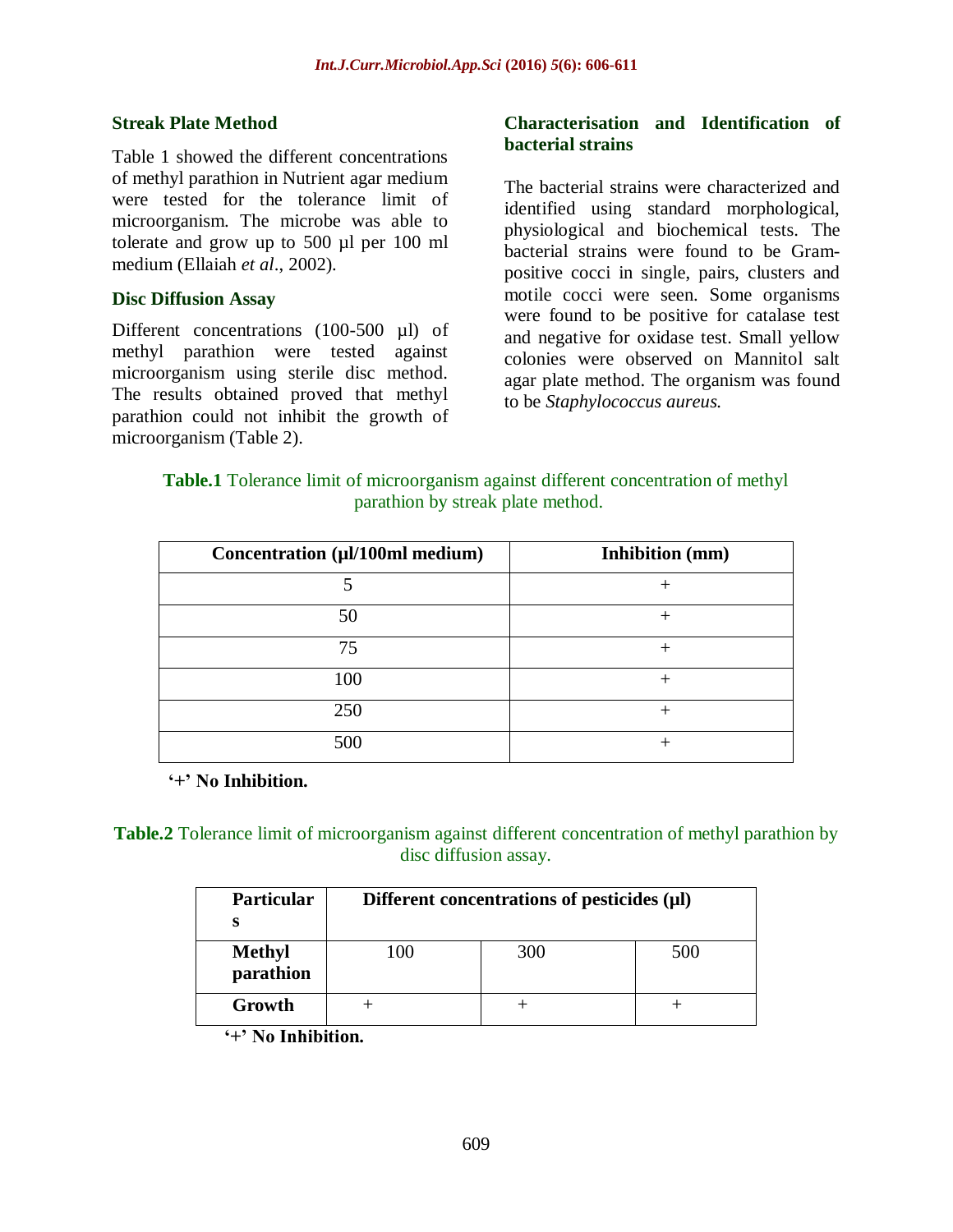Soil organisms are responsible for contributing to the decomposition of dead animal and plant material into organic matter, an important component of our soil fraction. Others are involved in the natural control of soil pests. Aside from their direct effects on pest organisms, soil microbes are a major agent in degrading pesticides. The breakdown of pesticides is beneficial for crop rotation and food residue concerns, and provides herbicide selectivity in some instances. The value of certain soil bacteria that have a symbiotic relationship with leguminous plants in fixing nitrogen translates into reduced synthetic nitrogen fertilizer inputs and increased crop yields. Fortunately, the effect of soil-applied pesticides is short-lived; in fact, in some instances they may enhance the population of certain soil microorganisms.

Many other organoposphate pesticides are susceptible to enhanced degradation in soil such as isofenophos, fenamiphos, ethoprophos, diazinon, fensulfothion, parathion and methyl parathion, but there have been very few reports of enhanced degradation of methyl parathion. There have, however, been reports of different rates of degradation of methyl parathion in soils, with a half-life range from few days to moths. In the experiments, the rate of degradation of methyl parathion was observed.

Organophosphorus pesticide has been reported previously to be resistant to enhanced degradation, due to the accumulation in soil of the antimicrobial degradation product TCP. In the present experiments, an increase in pretreatment concentration of TCP in soil reduced the degradation rate of chlorpyriphos, although concentrations greater than  $25 \text{ mg}$  kg<sup>-1</sup> were required before this occurred. An increase in TCP concentration also reduced the

degradation rate of TCP itself which supports the earlier report of a possible toxic effect of this compound on the soil microbial community (Racke *et al.,* 1990). However, when organophosphorus pesticide is used repeatedly over an years, some opportunist microorganisms may well develop the capability to use this toxic compound, as has been reported with organochlorine compounds this adaptation can provide strains with a competitive advantage over other microbes in terms of sources of energy.

Earlier study on organophosphorus pesticide reported that complete mineralization of chlorpyriphos in the Australian soil appeared to result from the activities of both fungal and bacterial components of the soil micro flora. Both antifungal and antibacterial agents affected the rate of degradation. The results from the mineralization experiment suggested that soil bacteria mainly brought about chlorpyriphos degradation. Chloramphenicol had no effect on mineralization rate, but the presence of kanamycin and trimethoprim in soil had a strong adverse effect, suggesting that chloramphenicol-resistance bacteria were responsible for degradation. Pretreatment of soil with TCP up to 100 mg  $kg^{-1}$  had no effect on the rate of degradation of chlorpyriphos in the enhanced Australian soil, suggesting that a robust chlorpyriphosdegrading population had developed.

## **References**

Agency for Toxic substances and Disease Registry (ATSDR, 2001). Managing Hazardous Materials Incidents, Volume 3-Medical Management Guidelines for Acute Chemical Exposure: Methyl Parathion. Atlanta, GA: U.S. Department of Health and Human Service, Public Health Service.

Balasubramanian, A. 1974. Effect of lindane